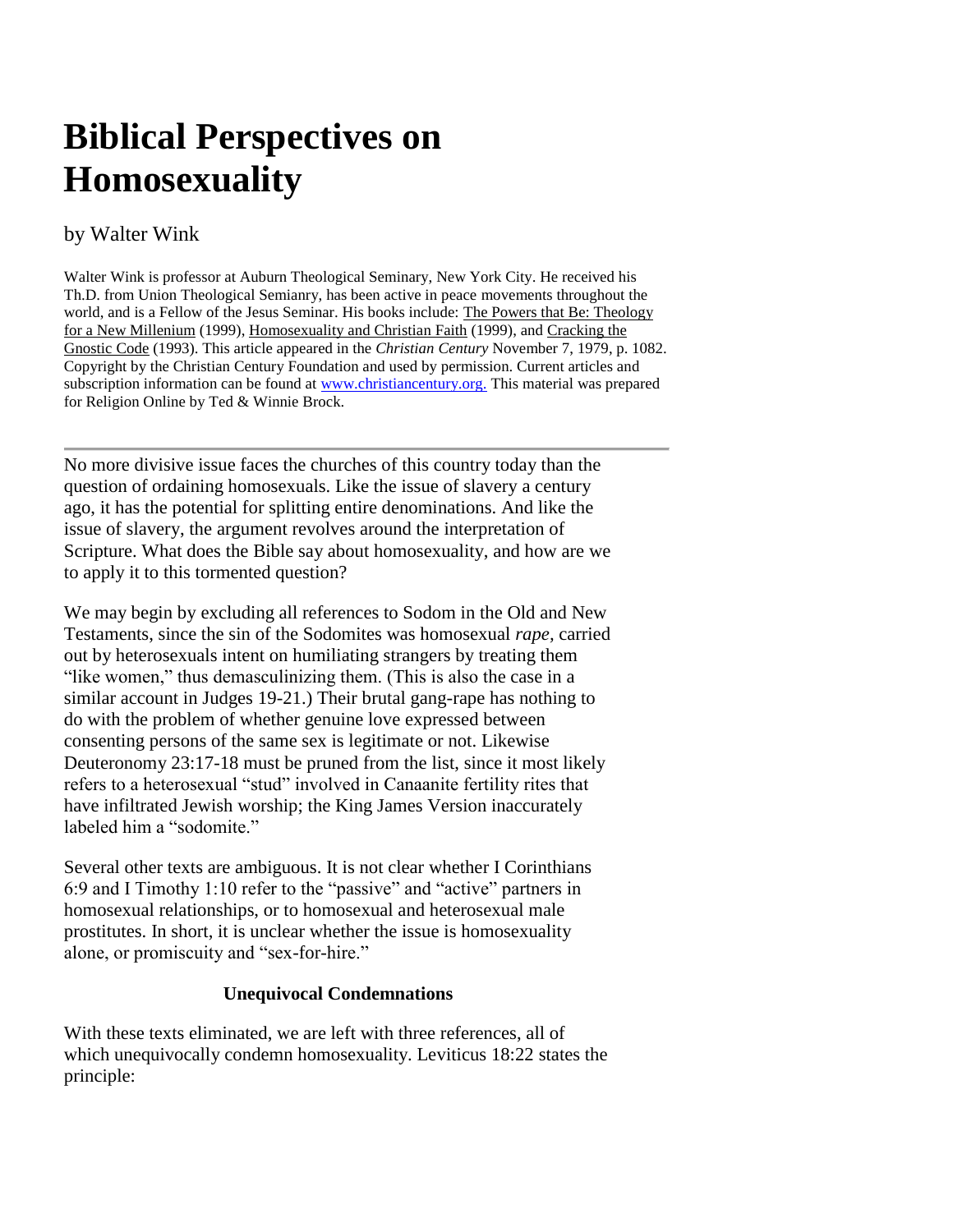"You [masculine] shall not lie-with a male as with a woman; it is an abomination." The second (Lev. 20:13) adds the penalty: "If a man lies with a male as with a woman, both of them have committed an abomination; they shall be put to death, their blood is upon them."

Such an act was regarded as an "abomination" for several reasons. The Hebrew prescientific understanding was that male semen contained the whole of nascent life. With no knowledge of eggs and ovulation, it was assumed that the woman provided only the incubating space. Hence the spilling of semen for *any* nonprocreative purpose -- in coitus interruptus (Gen. 38:1-11), male homosexual acts or male masturbation -- was considered tantamount to abortion or murder. (Female homosexual acts and masturbation were consequently not so seriously regarded.) One can appreciate how a tribe struggling to populate a country in which its people were outnumbered would value procreation highly, but such values are rendered questionable in a world facing total annihilation through overpopulation.

In addition, when a man acted like a woman sexually, male dignity was compromised. It was a *degradation,* not only in regard to himself, but for every other male. The patriarchalism of Hebrew culture shows its hand in the very formulation of the commandment, since no similar stricture was formulated to forbid homosexual acts between females. On top of that is the more universal repugnance heterosexuals tend to feel for acts and orientations foreign to them. (Left-handedness has evoked something of the same response in many cultures.)

Whatever the rationale for their formulation, however, the texts leave no room for maneuvering. Persons committing homosexual acts are to be executed. The meaning is clear: anyone who wishes to base his or her beliefs on the witness of the Old Testament must be completely consistent and demand the death penalty for everyone who performs homosexual acts. This was in fact the case until fairly recent times - hence the name "faggots," which homosexuals earned while burning at the stake. Even though no tribunal is likely to execute homosexuals ever again, a shocking number of gays are murdered by "straights" every year in this country.

The third text is Romans 1:26-27, which, like Leviticus 18 and 20, unequivocally denounces homosexual behavior:

For this reason God gave them up to dishonorable passions. Their women exchanged natural relations for unnatural, and the men likewise gave up natural relations with women and were consumed with passion for one another, men committing shameless acts with men and receiving in their own persons the due penalty for their error.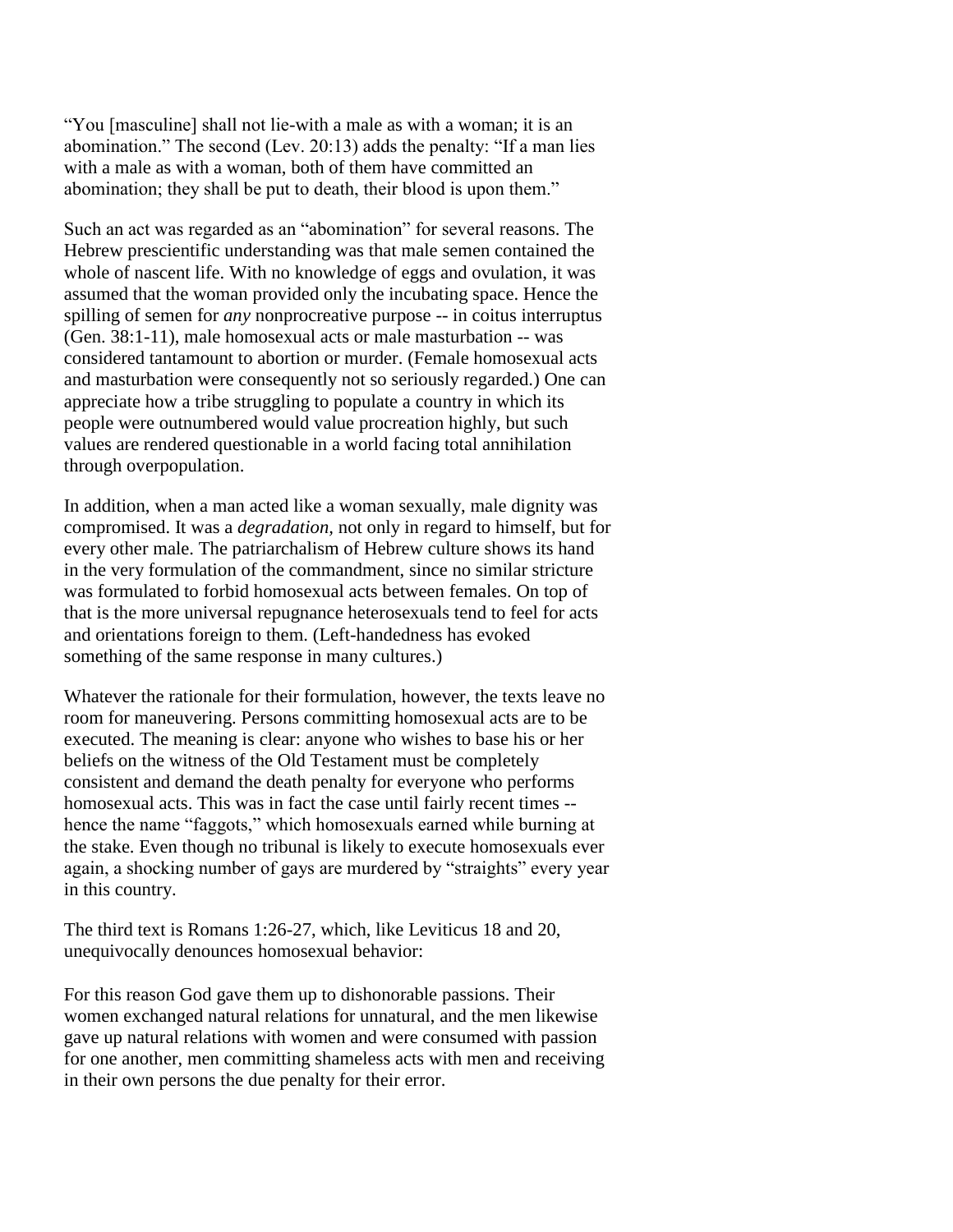No doubt Paul was unaware of the distinction between sexual orientation, over which one has apparently very little choice, and sexual behavior. He apparently assumes that those whom he condemns are heterosexual, and are acting contrary to nature, "leaving," "giving up," or "exchanging" their regular sexual orientation for that which is foreign to them. Paul knew nothing of the modern psychosexual understanding of homosexuals as persons whose orientation is fixed early in life, persons for whom having heterosexual relations would be acting contrary to nature, "leaving," "giving up" or "exchanging" their usual sexual orientation.

Likewise the relationships Paul describes are heavy with *lust;* they are not relationships of genuine same-sex love. Paul assumes that venereal disease is the divine punishment for homosexual behavior; we know it as a risk involved in promiscuity of every stripe, but would hesitate to label it a divine punishment, since not everyone who is promiscuous contracts it. And Paul believes that homosexuality is contrary to nature, whereas we have learned that it is manifested by a wide variety of species, especially (but not solely) under the pressure of overpopulation. It would appear then to be a quite natural mechanism for preserving species.

#### **Other Practices**

Nevertheless, the Bible quite clearly takes a negative view of homosexuality, in those few instances where it is mentioned at all. And the repugnance felt toward homosexuality was not just that it was deemed unnatural but also that it was considered unJewish, representing yet one more incursion of pagan civilization into Jewish life. But this conclusion does not solve the hermeneutical problem of our attitude toward homosexuality today. For there are other sexual attitudes, practices and restrictions which are normative in Scripture but which we no longer accept as normative:

1. Nudity, the characteristic of paradise, was regarded in Judaism as reprehensible, even within the family (Lev. 18:6-19; Ezek. 22:10; II Sam. 6:20; 10:4; Isa. 20:2-4;- 47:3). For a son to look upon his father's nudity was equivalent to a crime (Gen. 9:20-27). To a great extent this taboo probably even inhibited the practice of husbands and wives (this is still true of a surprising number of people reared in the Judeo-Christian taboo system). We may not be prepared for nude beaches, but are we prepared to regard nudity in the locker room or at the old swimming hole or in the home as an accursed *sin?*

2. Old Testament law strictly forbids sexual intercourse during the seven days of the menstrual period (Lev. 18: 19; 15:18-24), and anyone who engaged in it was to be summarily executed (Lev. 18:29, though 15:24 contradicts this). Today many people on occasion have intercourse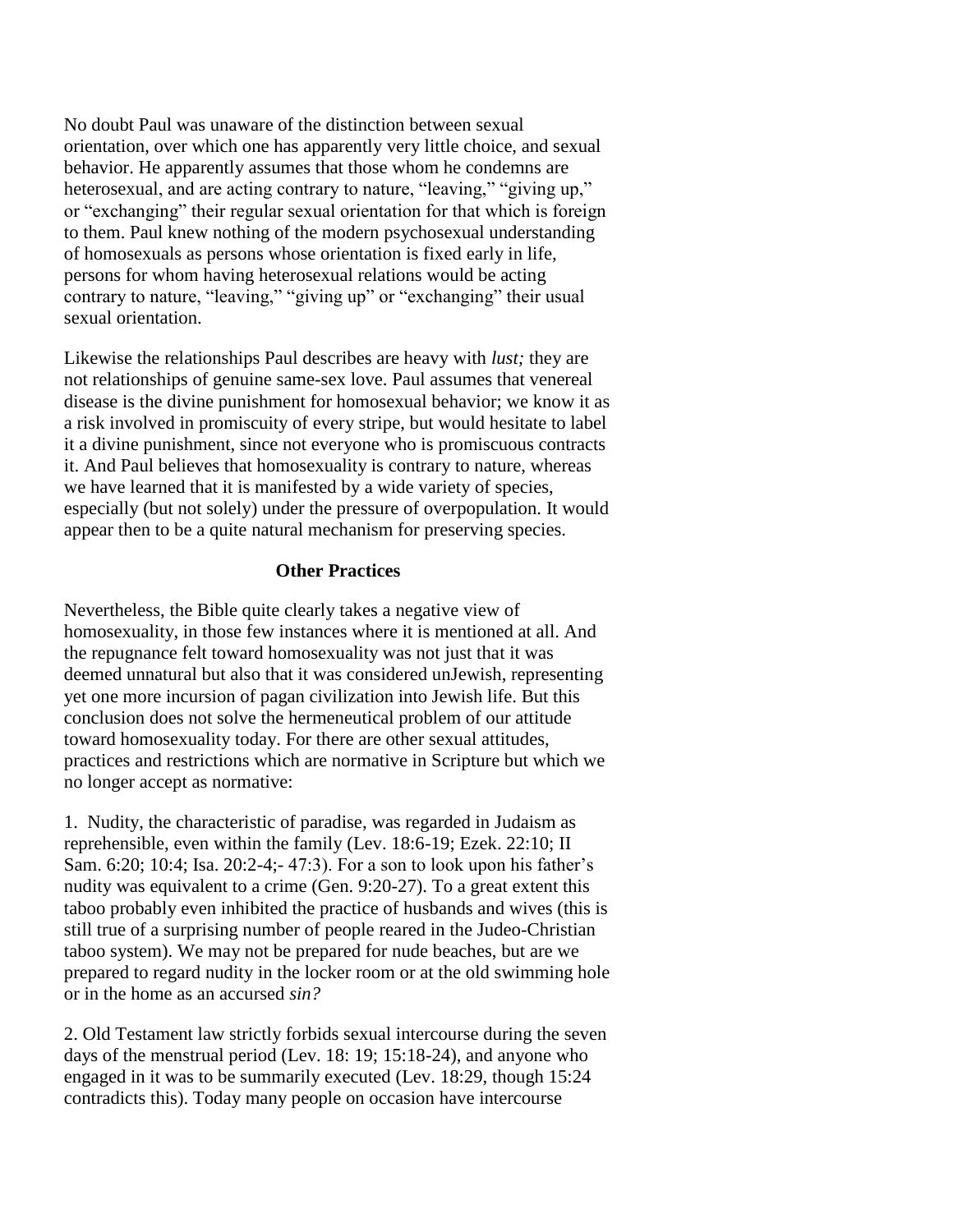during menstruation and think nothing of it. Are they sinners?

3. The Bible nowhere explicitly prohibits sexual relations between unmarried consenting adults -- a discovery that caused John Calvin no little astonishment. The Song of Songs eulogizes a love affair between two unmarried persons, though even some scholars have conspired to cover up the fact with heavy layers of allegorical interpretation. For millennia the church has forbidden sex outside of marriage. Today many teen-agers, single adults, the widowed and the divorced are reverting to "biblical" practice, while others continue to believe that sexual intercourse belongs only within marriage. Which view is right?

4. The Bible virtually lacks terms for the sexual organs, being content with such euphemisms as "foot" or "thigh" for the genitals, and using other euphemisms to describe coitus, such as "he knew her." Today we regard such language as "puritanical" and contrary to a proper regard for the goodness of creation.

5. Semen and menstrual blood rendered all who touched them unclean (Lev. 15:16-24). Intercourse rendered one unclean until sundown; menstruation rendered the woman unclean for seven days. Some people may still feel that uncleanness attaches to semen and menstrual blood, but most people who consider themselves "enlightened" regard these fluids as completely natural and only at times "messy, not "unclean."

## **Adultery, Prostitution and Polygamy**

6. Social regulations regarding adultery, incest, rape and prostitution are, in the Old Testament, determined largely by considerations of the males' property rights over women. Prostitution was considered quite natural and necessary as a safeguard of the virginity of the unmarried and the property rights of husbands (Gen. 38:12-19; Josh. 2:1-7). A man was not guilty of sin for visiting a prostitute, though the prostitute herself was regarded as a sinner. Even Paul must appeal to reason in attacking prostitution (I Cor. 6:12-20); he cannot lump it in the category of adultery (vs. 9). Today we are moving, with great social turbulence and at a high but necessary cost, toward a more equitable set of social arrangements in which women are no longer regarded as the chattel of men; love, fidelity and mutual respect replace property rights and concern to reduce competition between related males for the same woman. We have, as yet, made very little progress in changing the double standard in regard to prostitution. As the moral ground shifts, will moral positions remain the same?

7. The punishment for adultery was death by stoning for both the man and the woman (Deut. 22:22), but here adultery is defined by the marital status of the *woman.* A married man who has intercourse with an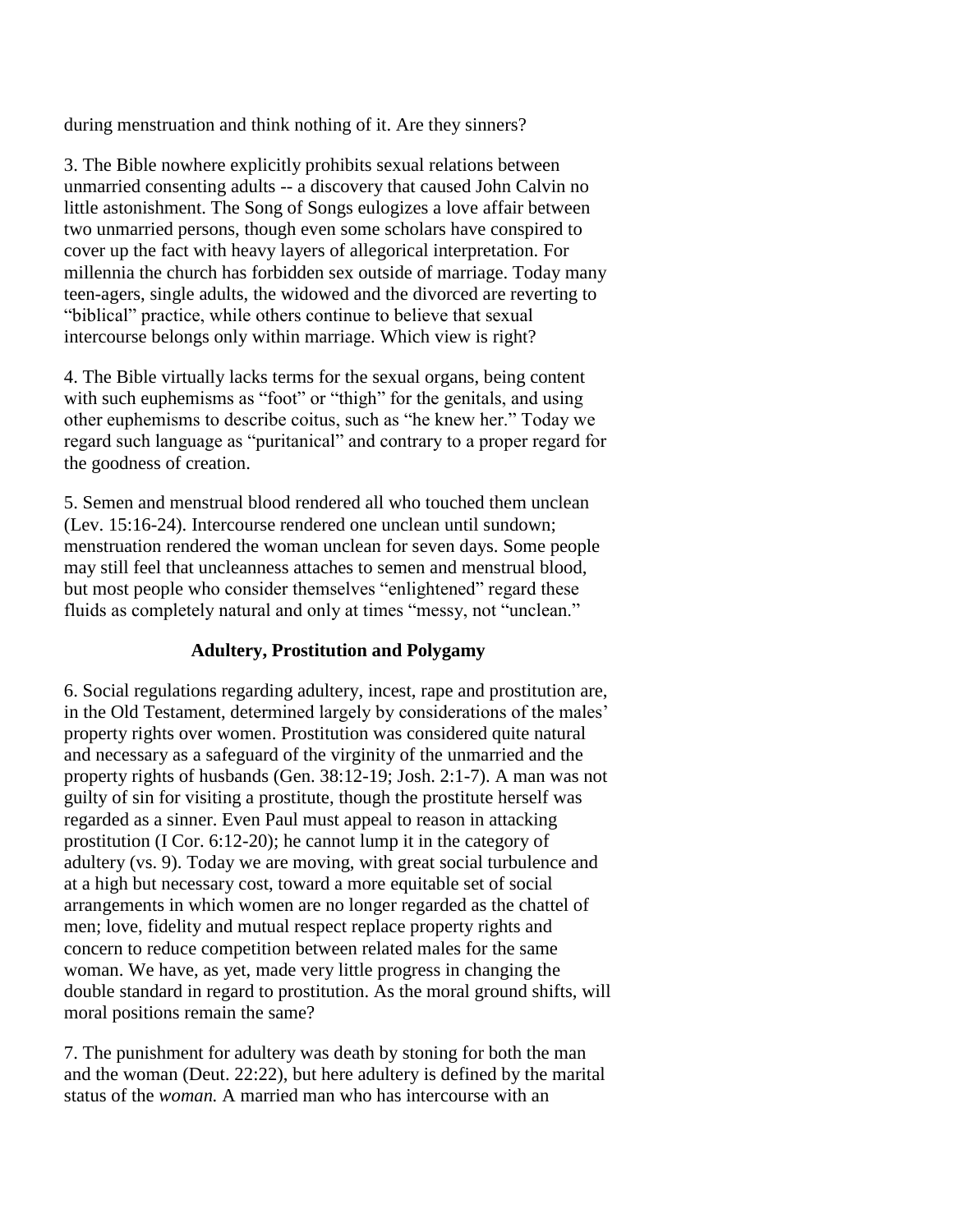unmarried woman is not an adulterer -- again, the double standard. And a bride who is found not to be a virgin is to be stoned to death (Deut. 22:13-21), but male virginity at marriage is never even mentioned. Today some Christians argue that the development of contraceptives makes even the social prohibition against extramarital intercourse passé - - which is to say, they are prepared to extend to women the privileges which the Old Testament freely accords to men. Others, who believe that sexual intercourse requires a monogamous context for true love to flourish, would nonetheless be aghast at the idea of stoning those who disagree.

8. Polygamy was regularly practiced in the Old Testament. It goes unmentioned in the New -- unless, as many scholars now believe, I Timothy 3:2, 12 and Titus 1:6 mean, as the Greek plainly reads, that bishops and deacons should have only one wife, referring not to divorce and remarriage (surely a widowed and remarried bishop was not disallowed) but to polygamy. If so, polygamy was still being practiced in the early church but was beginning to be discouraged. We know from the Mishnah and the Talmud that polygamy continued to be practiced sporadically within Judaism for centuries following the New Testament period. Christian missionaries to Africa in past centuries were ruthless in demanding that tribal chieftains divorce all but one wife, with tragic consequences for the ones rejected. Now many wonder whether some other arrangement might have been more humane, even if it included tolerance of polygamy in at least the first generation of believers.

#### **No Longer Binding**

9. A form of polygamy was the levirate marriage. When a married man in Israel died childless, his brother was supposed to marry the widow and sire children for his deceased brother. Jesus mentions this custom without criticism (Matt. 22:23-33). Today not even devout Jews observe this unambiguous commandment (Deut. 25:5-10).

10. In the New Testament, Paul taught that it was best not to marry (I Cor. 7). While he qualifies this as his own advice and not a commandment of the Lord, it is clearly advice that most Christians choose to ignore. And here and elsewhere, in explicitly authoritative teaching, Scripture teaches patriarchal, male-dominant marital relationships as the norm. Do we wish to perpetuate that teaching?

11. Jews were supposed to practice endogamy -- that is, marriage within the 12 tribes of Israel. Until recently a similar rule prevailed in the American south, in laws against interracial marriage (miscegenation). We have witnessed, within our own lifetimes, the legal battle to nullify state laws against miscegenation and the gradual change in social attitudes toward toleration and even acceptance of interracial couples in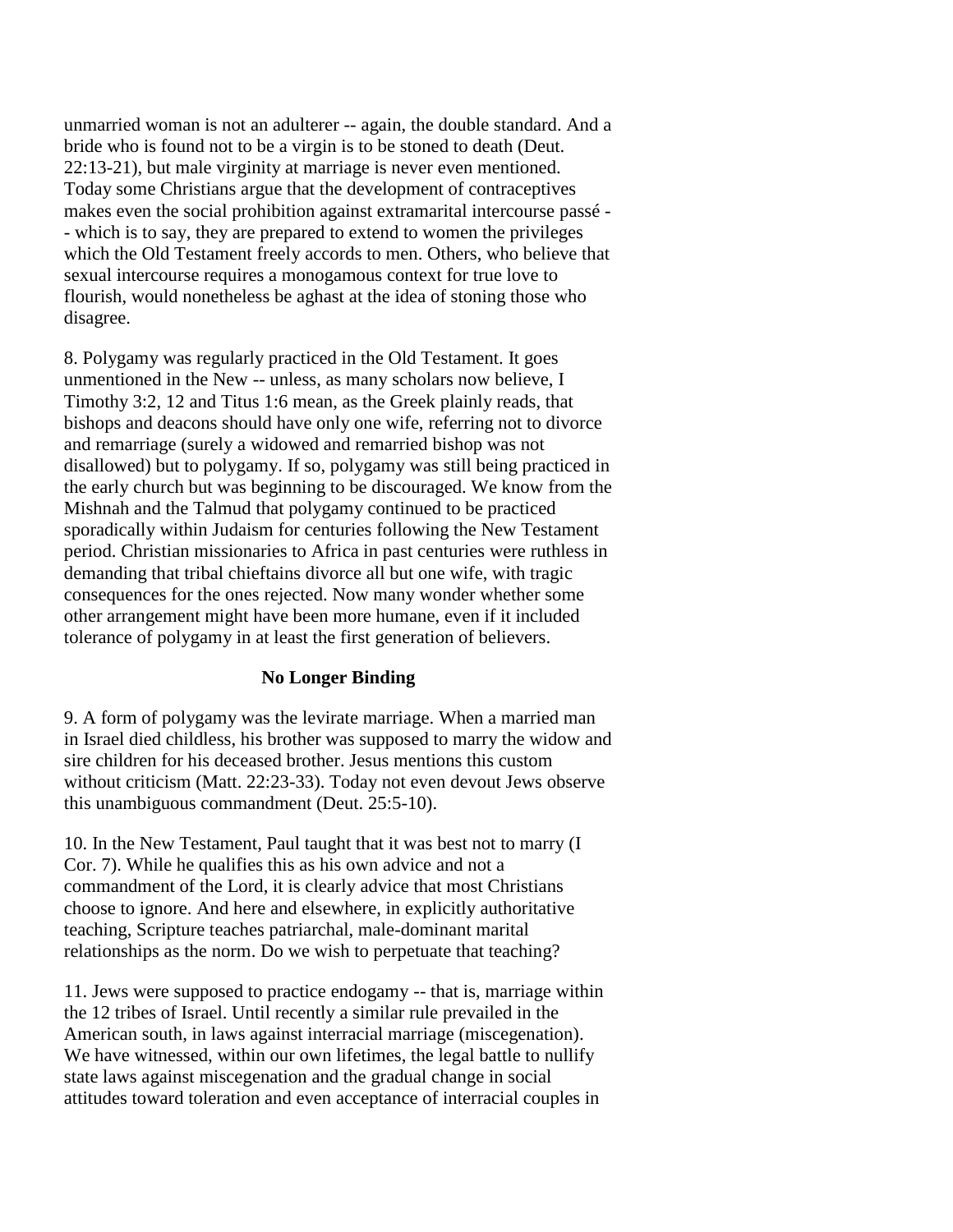public. Sexual mores can alter quite radically even in a single lifetime.

12. The Old Testament regarded celibacy as abnormal (Jeremiah's divinely commanded celibacy is a sign of doom for the families of Israel [Jer. 16: 1-4]), and I Timothy 4:1-3 calls compulsory celibacy a heresy. Yet the Catholic Church has made it normative for priests and nuns.

13. In many other ways we have developed different norms from those explicitly laid down by the Bible: "When men fight with one another and the wife of the one draws near to rescue her husband from the hand of him who is beating him, and puts out her hand and seizes him by the private parts [i.e., testicles], then you shall cut off her hand" (Deut. 25:11 f.). We, on the contrary, might very, well applaud her. And just as we no longer countenance slavery, which both Old and New Testaments regarded as normal, so we also no longer countenance the use of female slaves, concubines and captives as sexual toys or breeding machines by their male owners, which Leviticus 19:20 f., II Samuel 5:13 and Numbers 31:17-20 permitted -- and as many American slave owners did slightly over 100 years ago.

### **The Problem of Authority**

These cases are relevant to our attitude toward the authority of Scripture. Clearly we regard certain things, especially in the Old Testament, as no longer binding. Other things we regard as binding, including legislation in the Old Testament that is not mentioned at all in the New. What is the principle of selection here? Most of us would regard as taboo intercourse with animals, incest, rape, adultery, prostitution, polygamy, levirate marriage and concubinage -- even though the Old Testament permits the last four and the New Testament is silent regarding most of them.

How do we make judgments that these should be taboo, however? There exist no simply biblical grounds, for as I have tried to show, in other respects many of us would clearly *reject* biblical attitudes and practices regarding nudity, intercourse during menstruation, prudery about speaking of the sexual organs and act, the "uncleanness" of semen and menstrual blood, endogamy, levirate marriage, and social regulations based on the assumption that women are sexual properties subject to men. Obviously many of our choices in these matters are arbitrary. Mormon polygamy was outlawed in this country, despite the constitutional protection of freedom of religion, because it violated the sensibilities of the dominant Christian culture, even though no explicit biblical prohibition against polygamy exists. (Jesus' teaching about divorce is no exception, since he quotes Genesis 2:24 as his authority, and this text was never understood in Israel as excluding polygamy. A man could become "one flesh" with more than one woman, through the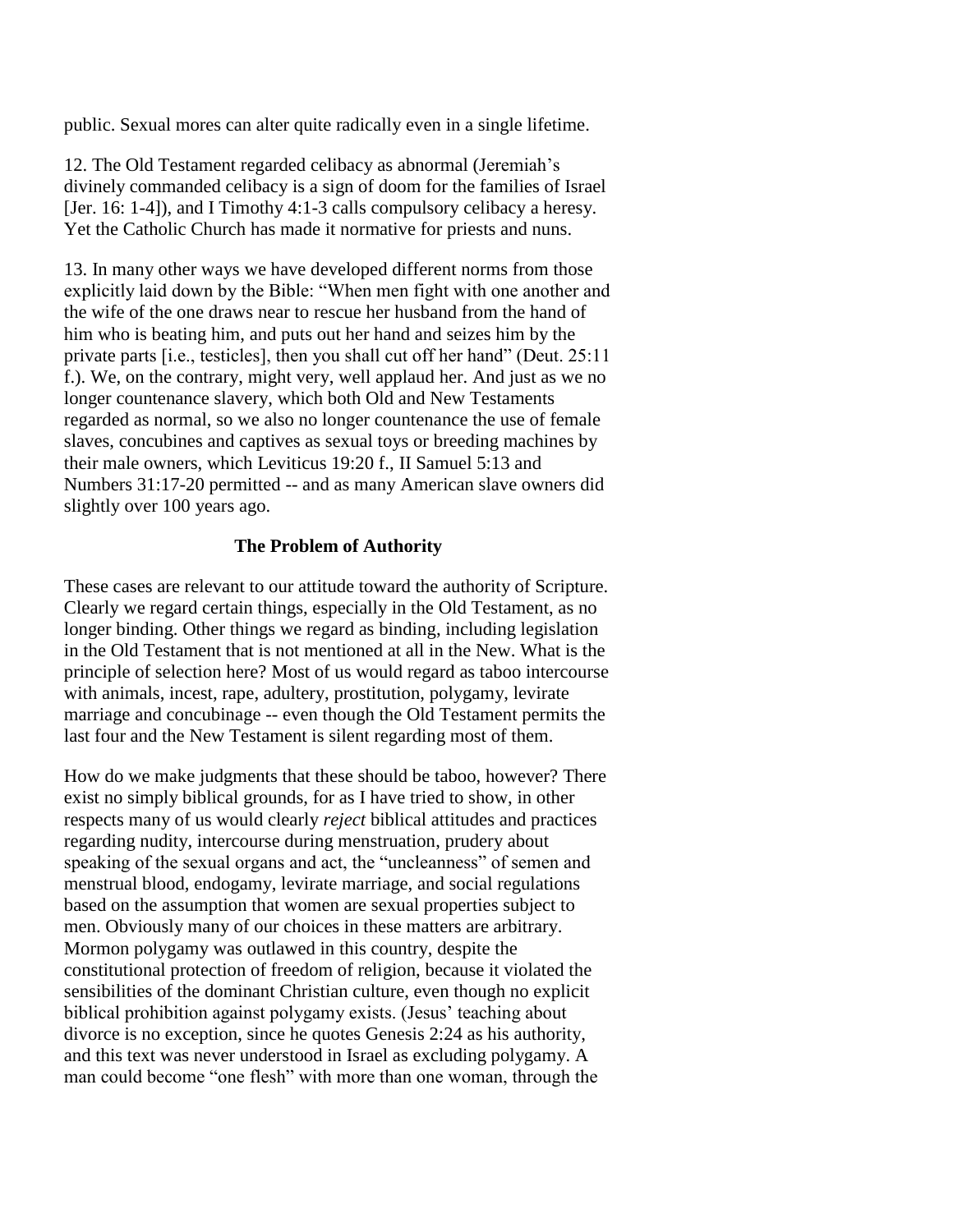act of intercourse.)

The problem of authority is not mitigated by the doctrine that the *cultic*  requirements of the Old Testament were abrogated by the New, and that only the *moral* commandments of the Old Testament remain in force. For most of these sexual mores fall among the *moral* commandments. If Christ is the end of the law (Rom.10:4), if we have been discharged from the law to serve, not under the old written code but in the new life of the Spirit (Rom.7:6), then all of these Old Testament sexual mores come under the authority of the Spirit. We cannot then take even what Paul says as a new law. Even fundamentalists reserve the right to pick and choose which laws they will observe, though they seldom admit to doing just that. For the same Paul who condemns homosexual acts as sinful is the Paul who tells women like Anita Bryant to remain silent in the church (I Cor. 14:34). If Anita Bryant were consistently biblical, she would demand that gays be stoned to death -- though she would never be able to say so in church!

### **'Judge for Yourselves'**

The crux of the matter, it seems to me, is simply that the Bible has no sexual ethic. *There is no biblical sex ethic.* The Bible knows only a love ethic, which is constantly being brought to bear on whatever sexual mores are dominant in any given country, or culture, or period.

Approached from the point of view of love, rather than that of law, the issue is at once transformed. Now the question is not "What is permitted?" but rather "What does it mean to love my homosexual neighbor?" Approached from the point of view of faith rather than of works, the question ceases to be "What constitutes a breach of divine law in the sexual realm?" and becomes instead "What constitutes obedience to the God revealed in the cosmic lover, Jesus Christ?" Approached from the point of view of the Spirit rather than of the letter, the question ceases to be "What does Scripture command?" and becomes "What is the Word that the Spirit speaks to the churches now, in the light of Scripture, tradition, theology, psychology, genetics, anthropology and biology?"

In a little-remembered statement, Jesus said, "Why do you not judge for yourselves what is right?" (Luke 12:57). Such sovereign freedom strikes terror in the hearts of many Christians; they would rather be under law and be *told* what is right. Yet Paul himself echoes Jesus' sentiment immediately preceding one of his possible references to homosexuality: "Do you not know that we are to judge angels? How much more, matters pertaining to this life!" (I Cor. 6:3). The last thing Paul would want is for people to respond to his ethical advice as a new law engraved on tablets of stone. He is himself trying to "judge for himself what is right." If now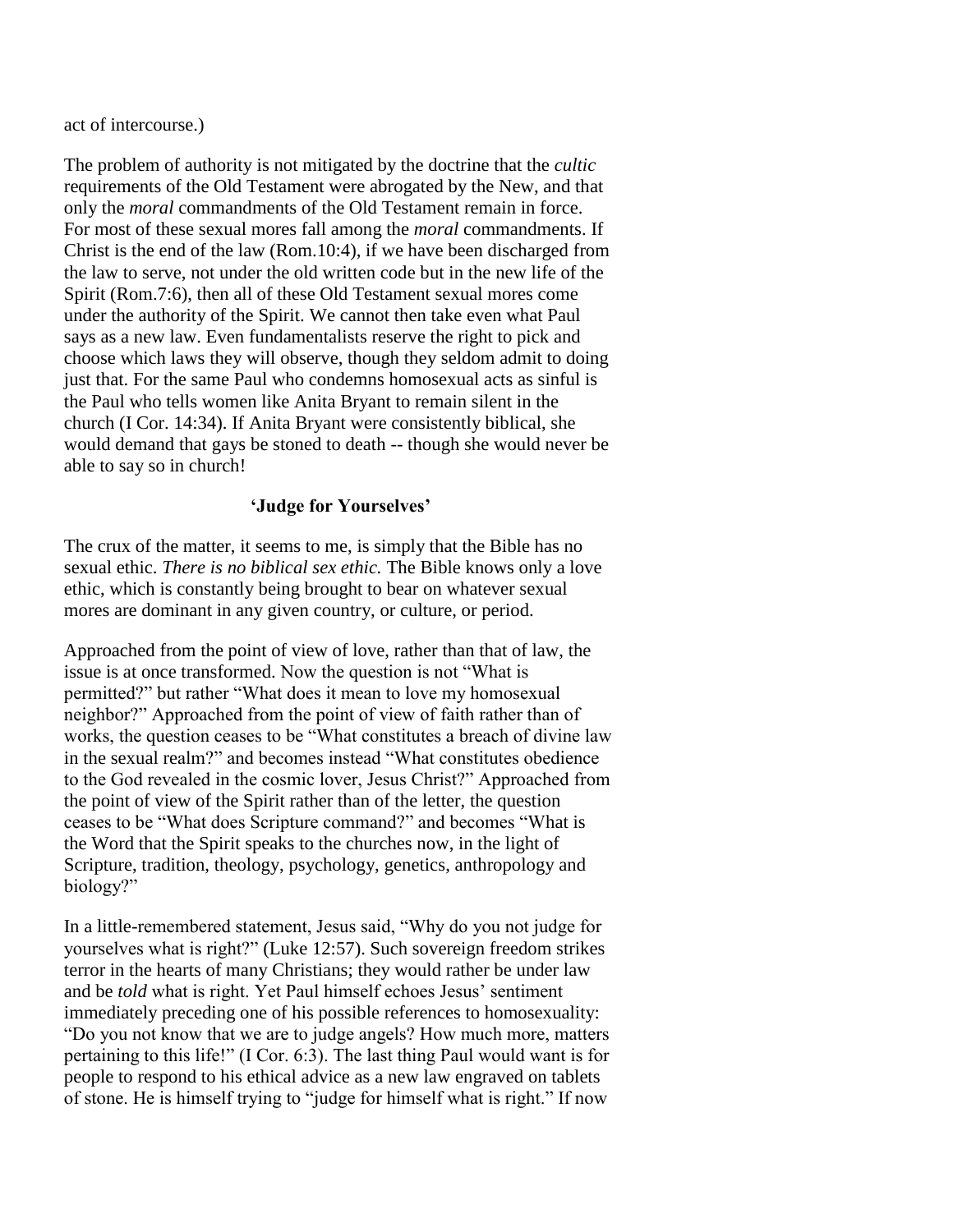new evidence is in on the phenomenon of homosexuality, are we not obligated -- no, *free* -- to re-evaluate the whole issue in the light of all available data and decide, under God, for ourselves? Is this not the radical freedom for obedience which the gospel establishes?

It may, of course, be objected that this analysis has drawn our noses so close to texts that the general tenor of the whole is lost. The Bible clearly considers homosexuality a sin, and whether it is stated three times or 3,ooo is beside the point. Just as some of us grew up "knowing" that homosexuality was the unutterable sin, though no one ever spoke of it, so the whole Bible "knows" it to be wrong.

I freely grant all that. The issue is precisely whether that biblical judgment is correct. The whole tenor of the Bible sanctions slavery as well, and nowhere attacks it as unjust. Are we prepared to argue that slavery today is biblically justified? The overwhelming burden of the biblical message is that women are inferior to men. Are we willing to perpetuate that status? Jesus himself explicitly forbids divorce for any case (Matthew has added "except adultery" to an unqualified statement). Are we willing to forbid divorce, and certainly remarriage, for everyone whose marriage has become intolerable?

#### **A Profound Prejudice**

The fact is that there is, behind the legal tenor of Scripture, an even deeper tenor, articulated by Israel out of the experience of the Exodus and brought to sublime embodiment in Jesus' identification with harlots, tax collectors, the diseased and maimed and outcast and poor. It is that God sides with the powerless, God liberates the oppressed, God suffers with the suffering and groans toward the reconciliation of all things. In the light of that supernal compassion, whatever our position on gays, the gospel's imperative to love, care for, and be identified with their sufferings is unmistakably clear.

Many of us have a powerful personal revulsion against homosexuality - a revulsion that goes far beyond reason to what almost seems to us an instinctual level. Homosexuality seems "unnatural" -- and it would be for most of us. I myself have had to struggle against feelings of superiority and prejudice in regard to gays. Yet for some persons it appears to be the only natural form their sexuality takes. This feeling of revulsion or alienness, or simply of indifference, is no basis, however, for ethical decisions regarding our attitudes toward homosexuality. It seems to me that we simply need to acknowledge that for the majority of us who are heterosexual by nature this deep feeling amounts to nothing more than prejudice when applied to others. It has no sure biblical warrant, no ethical justification. It is just the way we feel about those who are different. And if we can acknowledge that profound prejudice, perhaps